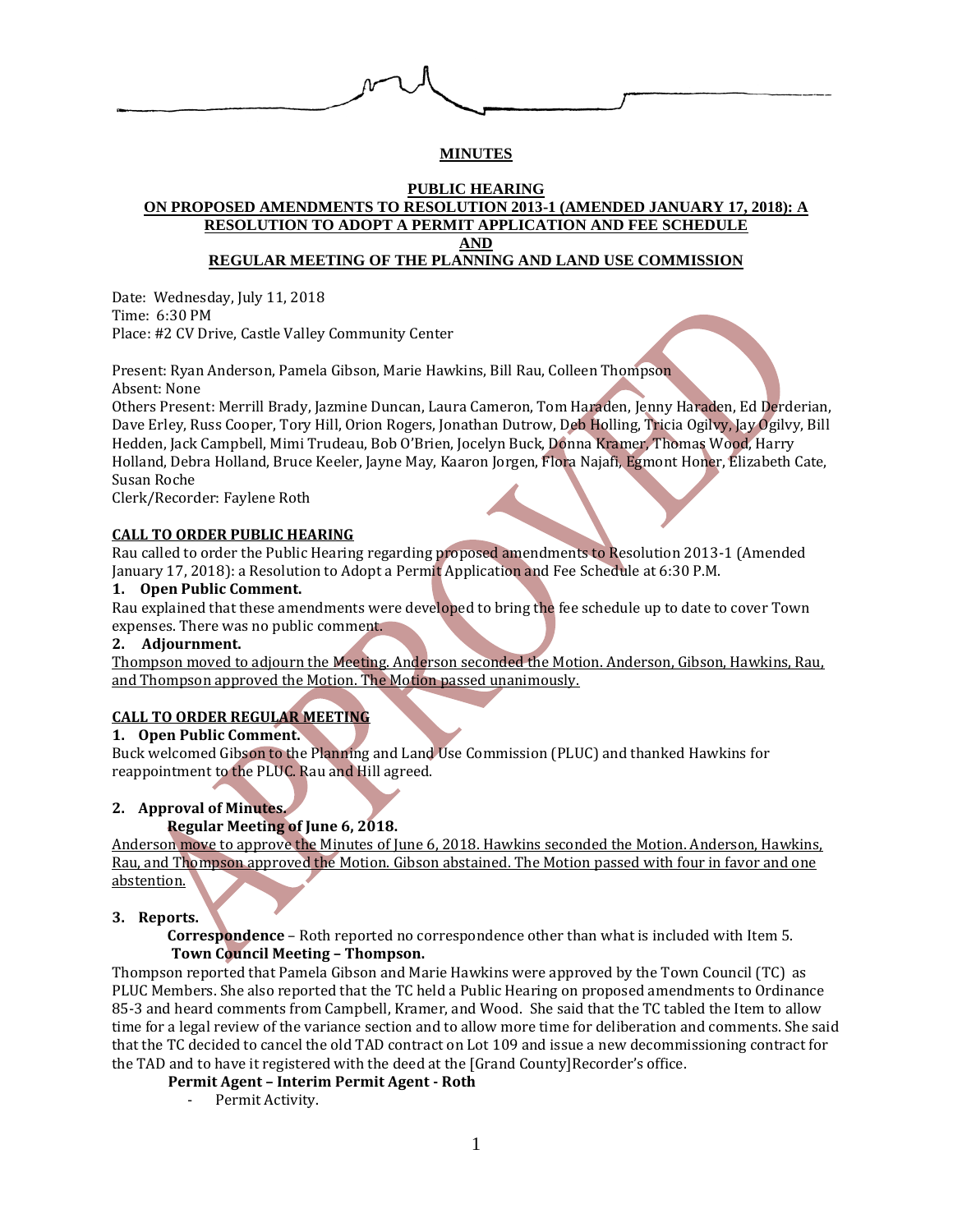Roth reported that two septic permits were issued and two solar permits—one for 1.74kW and one for 3.05 kW. She also reported a Certificate of Occupancy inspection and a Temporary Dwelling Permit renewal.

- **Updates on Recent Applications** – None.

#### **Southeastern Utah Health Department – Orion Rogers**

Orion Rogers, Environmental Health Director, and Jonathan Dutrow, Environmental Health Scientist, with Southeastern Utah Health Department (SEUHD), provided information regarding on-site waste water (septic) systems and discussed conflicts between State regulations and Town Ordinance regulations governing septic setbacks.

Rogers explained that SEUHD activities in Castle Valley relate to possible air sampling for air quality, hazmat assessments, and—primarily—permitting, design, plan review, and inspections for gray water systems and septic systems (under 5000 gal/day)—all of which is regulated by State Law and he and Dutrow are both certified to design systems. Rogers has the highest certification available.

Dutrow described the deep trench analysis used in designing drain fields to ensure an adequate layer of gravel for water storage, with three feet of soil below for aerobic microbial action to break down waste and allow adsorption of toxins to soil particles. An additional foot of soil is necessary for adsorption of viruses.

Both Dutrow and Rogers stated that soil digestion does not remove nitrates. According to their presentation, the average life of a septic system is 20-30 years which is why a replacement absorption field is required in their septic plans. Tank pumping, they said, is recommended every five years.

Rogers said that waste from a malfunctioning drain field would be adequately filtered before reaching the aquifer in most cases. He noted, however, that nitrate contamination could reach the aquifer. He referred to an early septic density study in Castle Valley that determined one septic per 15 acres in part of the valley. He referred to a Mater's project that studied how well the deep trench method being used in Castle Valley is handling filtration which showed no problems with the method unless higher density were to occur. He offered to provide a copy upon request.

Rogers also stated that animal urine and feces would not pose a threat to the aquifer if the pile were properly dried and composted using best management practices set by the [Utah] Department of Agriculture (DOA). He said the Health Department would respond to a nuisance complaint, but it is the DOA that governs these matters.

Regarding Town Ordinance regulation of septic systems, he said that CV regulations are stricter than State regulations. Under State Law, stricter regulations should go through the local board of health and be based upon a scientific reason. He said, according to State Law, all septics and well must be 100 feet apart and no closer than five (5) feet to the property line. It is their job, he said, to find the best situation for each property and to meet science-based State rules; but it is difficult on some lots to do so and meet the Town's 50-foot setback. He said he is willing to try to meet the setback regulation but would like some flexibility when needed in order to allow them to do their job.

Rogers confirmed that, whenever they sign off on a building permit, they are guaranteeing that a septic can be built on that lot. When asked about encroachment into a road easement where utility lines might be buried, he said they don't investigate that because the Town's Building Permit Agent is taking that into account. When asked about the effect of a five-foot setback on a neighbor's ability to locate a well, Rogers said the reverse would also be true for septic locations. He said he did not think that municipalities could regulate setbacks for wells either. In response to another question, he said that well drillers are responsible for knowing where nearby septic systems are located. He said they are required to check with SEUHD.

The difficulty of locating old septic systems and wells was discussed, and Rogers mentioned an interactive map called WaterLeak from the Division of Water Rights; plus, he said their records go back to 1950. Some members of the audience reported that the WaterLeak map was inaccurate.

Rogers reiterated that regulations more stringent than State Law ("repugnant to the law") must go through SEUHD and then the State for approval.

Rogers explained that the health department uses the State definition of dwelling. He said that any waste water system for alternative house—such as bus, yurt, RV, would be designed to a two bedroom standard which is the minimum size for a functioning septic system. No one, he said, can use a 55-gallon drum. According to Rogers, composting toilets are allowed, but a functioning septic system is required for black water (kitchen waste). Rau suggested that the Town coordinate with SEUHD on septic applications.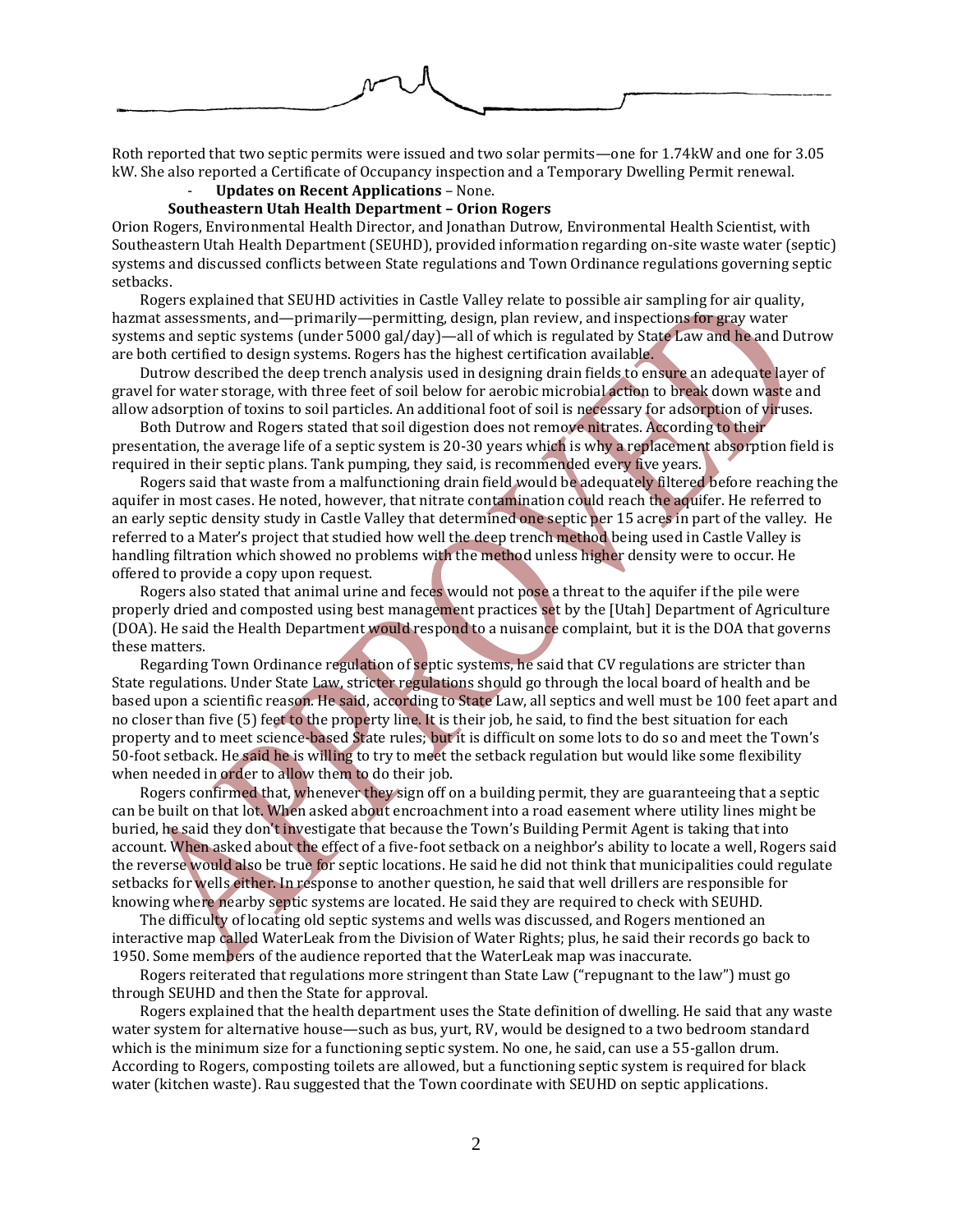

In response to another question, Rogers said he could not speak to whether a large livestock operation would present a danger of nitrate contamination of the water supply without further research and discussion with the DOA.

In response to a question about septic system failure, Rogers said in some cases a new system can be put in and the old one turned off. After several years, the old ones sometimes regenerate; and the system use can alternate between the two to extend the lives of both.

Rogers then explained how the SEUHD collaborates with Moab City and Grand County through community action teams to handle code violations. He also explained that having a secondary bathroom in a garage does not increase the number of people using the system (load on the system), whereas allowing a family of three or four to move into the garage does increase the load on the system which may be inadequate for the increased number of people.

Rogers confirmed that the Town Ordinance should replace references to "State Sanitarian" with the phrase "local health department."

Rau suggested setting up a meeting with SEUHD to resolve their conflict. Rogers said he will continue as we now do and contact us if something unusual comes up.

#### **Procedural Matters:**

Rau announced that the PLUC will hold a Special Meeting on Wednesday, August 8, 2018, to devote two full hours only to developing the upcoming General Plan survey. He asked the Mayor to invite TC Members and encouraged the public to attend as well.

#### **NEW BUSINESS**

### **4. Discussion and possible action re: Non-routine Decommissioning Compliance Contract for Previous Structure on Lot 109.**

Roth worked with the Town Council (TC) to prepare the Decommissioning Contract document. Page 2 describes the removal of fixtures. Rau suggested removing all kitchen facilities. Thompson recommended including removal of the sink. O'Brien noted that the bathroom will remain. Hill said that it was her understanding that the standard decommissioning contract conditions would be applied meaning only the kitchen stove/range would be removed. She said that the TC did not agree to removal of the sink.

Roth informed the PLUC that she had received direction from the TC to prepare the standard decommissioning contract and not to apply the proposed amendments to Ordinance 85-3 regarding decommission of Temporary Accessory Dwellings. She requested that PLUC Members and TC Members discuss this misunderstanding between the TC Motion and the PLUC role in writing Decommissioning Contracts.

Rau asked whether the TC Motion overrides the PLUC's role. He said he was not comfortable with that.

Thompson said that there had been a lot of discussion at previous meetings regarding the proposed amendments to allow removal of kitchen stove, sink, 220 electrical outlets and gas lines as a requirement for decommissioning, and it seemed that everyone present was in agreement with doing so, although she doesn't recall what was finally voted on.

Duncan said, that since the new proposals have not yet been adopted, they need to go by current standards. Buck confirmed that there had been previous discussion of removing and walling off 220 and gas connections; but, when the vote was taken, the Motion stated using the current Decommissioning Contract with nothing extra added.

Rau stated that the options were to table the Item or to send it back to the TC for specific direction. Hill and Duncan reiterated their belief that the conditions should be the same that is required of anyone else. Rau said that the current contract allows for removal of other fixtures if the PLUC feels it is appropriate and stated that it was his feeling that it was critical for this particular situation to ask for the removal of additional fixtures. O'Brien agreed with Duncan that the PLUC should follow the same removal standards that have been applied to recent contracts.

The property owners, Darr and Gloria Hatch, were not present at the Meeting to contribute to the discussion.

Rau suggested that the Item be retabled and that the PLUC review recent Decommissioning Contracts. Anderson moved to retable Item 4. Thompson seconded the Motion. Anderson, Gibson, Hawkins, Rau, and Thompson approved the Motion. The Motion passed unanimously.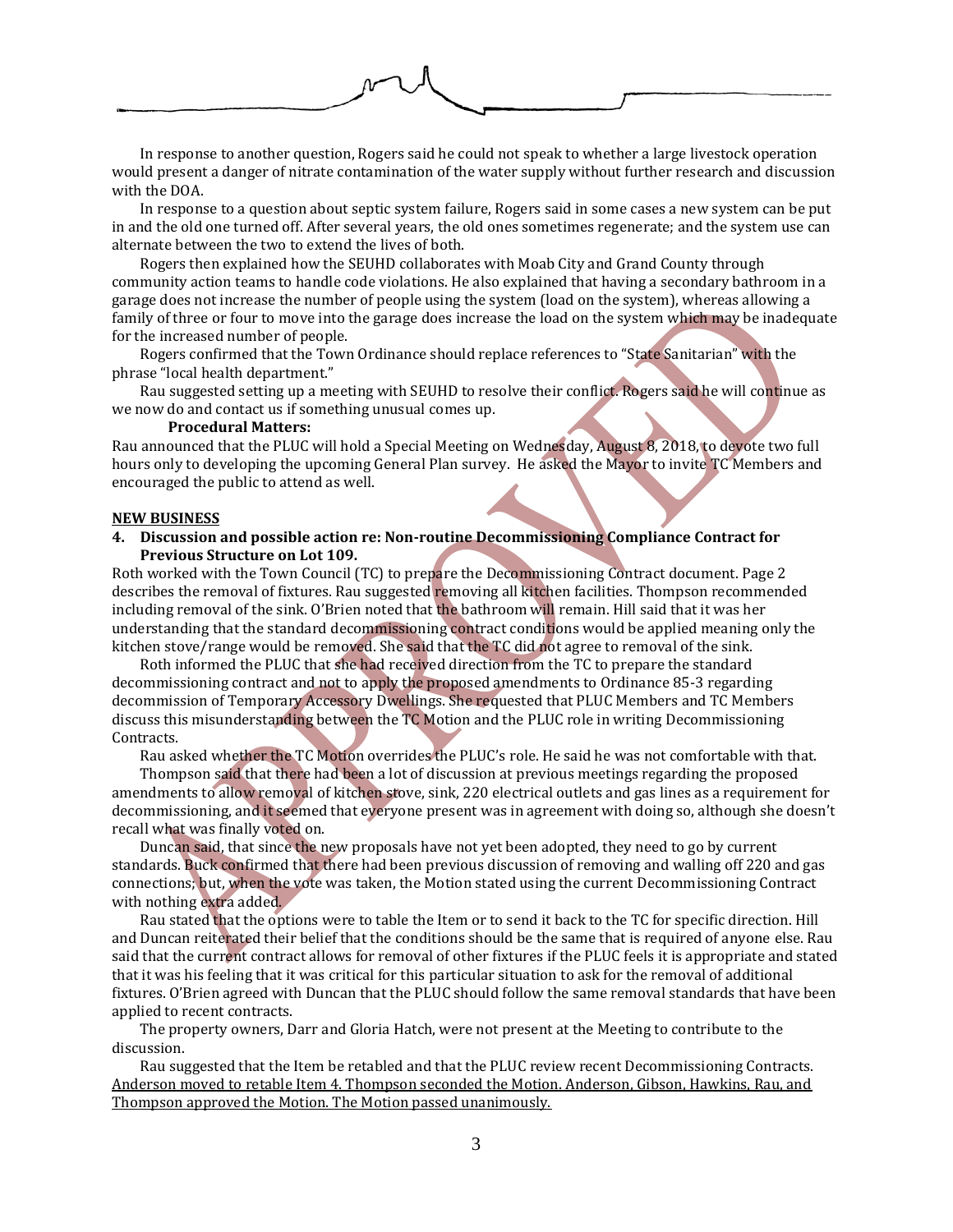

### **5. Discussion and possible action re: recommendation to Town Council regarding request for commercial agriculture designation on Lots 54 and 55.**

Rau invited attendees to address public comments to the PLUC—not to others or to the applicants—and to limit comments to three (3) minutes and to go outside the building to have side discussions with neighbors. Rau began by reading excerpts from Ordinance 85-3, Section 1.1, which states:

- *A. To provide a land use zone where dwellings can be situated in association with a limited number of domestic livestock, under conditions which will tend to provide healthy and safe residences, stabilize gardening and the raising of domestic livestock for family food production and the pleasure of the residing families.*
- *B. B. To prevent the overcrowding of land and provide adequate light and air.*
- C. *C. To preserve the attractive and wholesome environment of Castle Valley and to support the Town of* Castle Valley General Plan.

And Section 4.8.1 which reads:

*4.8.1 Purpose – The Town of Castle Valley recognizes the need or desire for some citizens to use their place of residence for limited nonresidential activities. However, the Town believes that the need to protect the integrity of its residential areas is of paramount concern…The purpose of the following subsections are to allow for limited, commercial-type activities to be conducted with dwellings and on lots as either a home or premises occupation. The intent of these subsections are to insure the compatibility of home and premises occupation with community values, to avoid depreciation of property values, to preserve the aesthetic value of the surrounding community and/or avoid affecting adjacent neighbors in an invasive way.*

Rau invited the Hollings to make an initial statement. George Holling stated that the purpose of this application is to allow a six-foot fence around their current agricultural operation which, he said, is not expected to change. Holling suggested waiting until after public comments were heard to respond further.

Rau explained that there were two separate decisions to be made: first, a recommendation of the commercial agriculture designation; second, a recommendation for the exclusionary fence. He summarized some of the written comments that have been received: threat to water from animal waste, impact on health, odors, use of a feedlot, damage to property values, number of animals, amount of water usage, and possible damage to the aquifer, air quality, and property.

Bruce Keeler stated that he was Mayor in 2003 when the fence ordinance was written in conjunction with the Utah Division of Wildlife to ensure that critical mule deer habitat would be protected. The Division of Wildlife distinguishes between residential and commercial agriculture and identifies commercial agricultural as anything beyond one acre whether it is for private use or for selling. He noted that in Utah no permit is needed to grow crops to sell; it is allowed in Rural Agricultural Residential (RAR) zones. Using Division of Wildlife language, the fence ordinance allowed up to one acre of a lot to be fenced with exclusionary fencing. Fencing of a greater area requires a commercial agriculture designation. He said that no Town ordinance defines commercial agriculture and that no one has applied for a commercial agriculture designation for an exclusionary fence since the ordinance was written.

Jayne May asked that the PLUC table this application and any similar actions until the upcoming General Plan review has surveyed community members and the General Plan has been updated. She reported that Town sentiment had previously opposed drilling on Pace Hill and a proposed hog farm within the Town. She said she was concerned about more expansion of agriculture in the Town and did not think it was appropriate for the residential nature of the Town. May noted that she lives next door to commercial agriculture and is lucky that its owner has worked hard to negotiate resolutions to the problems (flies, odors, noise at weaning time, etc.) it creates but worries that others may not be willing to do so.

Tom Wood identified himself as a neighbor to Lot 54 who is directly impacted by the current agricultural use. He said he is anguished to protest what a neighbor wants to do on his/her property but needs to speak regarding the impact it creates. He said that a commercial agriculture designation has never been granted in Castle Valley and said there are no Town documents to describe what it means and how to do it. He said that large commercial operations are forbidden in Castle Valley and noted that, if this request were granted, it would conflict with Ordinance 85-3, Section 1.1. He said that the application states that Lot 54 is already operating as commercial agriculture which, according to him is not allowed, and that the same application for Lot 55 says that more animals will be placed on this lot which means that the applicants do plan to grow their operation. He said he doesn't understand the need for exclusionary fencing around the entire lot. He would like to see the Town target specific areas where exclusionary fencing may be required for crops and to distinguish between commercial agriculture for crops and for livestock.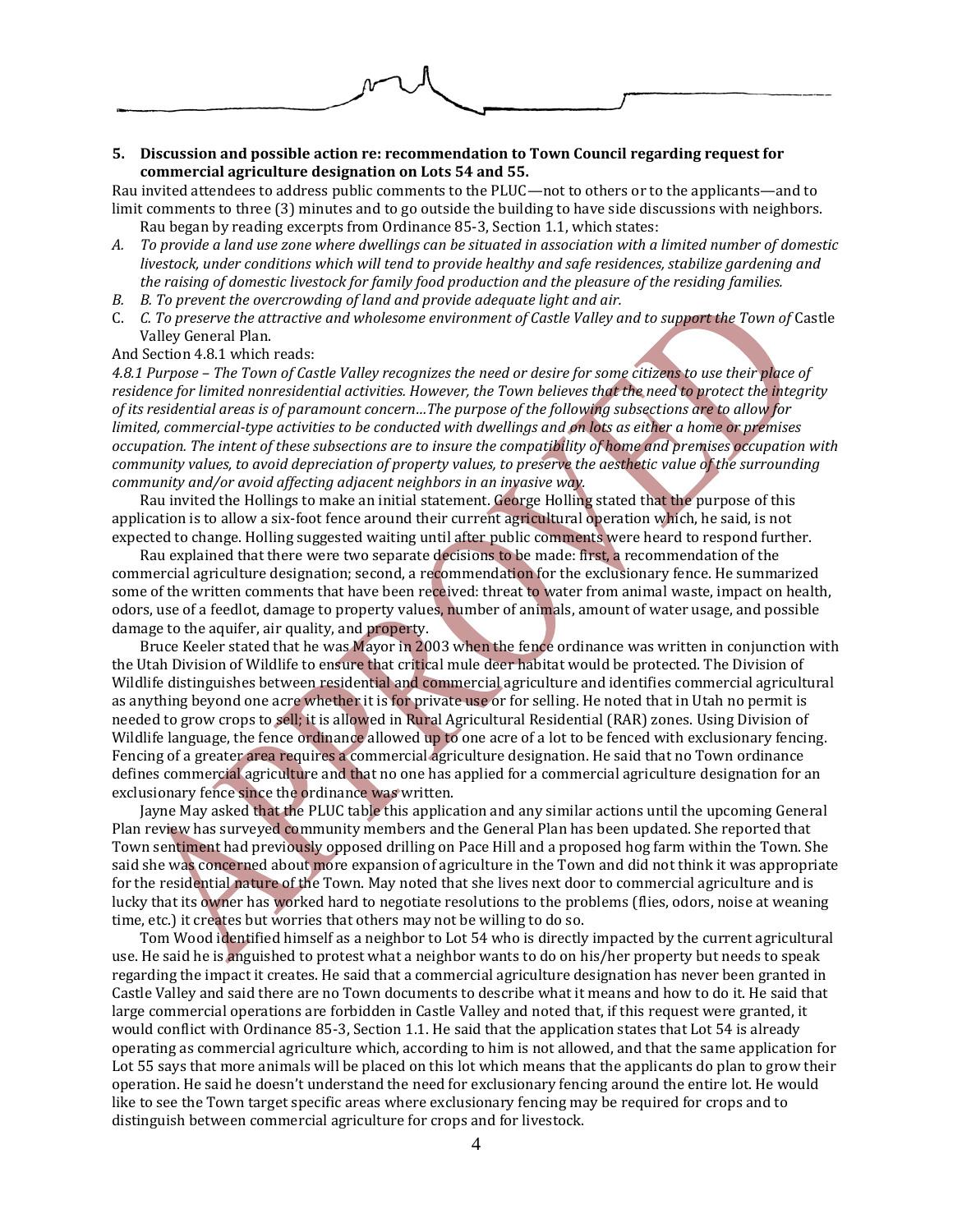Donna Kramer, Lot 52 Lazaris, agreed with the scope and intent of Ordinance 85-3, Section 1.1, read by Rau. She said she supports "living your dream" but not the impacts of a commercial cattle and hog operation. She said commercial agriculture is not a permitted use. She said she could not find any purpose or authority or regulation to allow designation of a lot for commercial use. Kramer added that the applicants have overestimated the sizes of their lots. She also said that, according to the Journal of Dairy Science, a single cow produces three and one-half gallons of urine per day and 65 pounds of manure a day. She said that the Hollings currently have seven (7) cow units on their lot as well as two breeding hogs which together produce 11 gallons of urine per day and 95 pounds of manure a day. She said that land within the Town cannot be zoned for commercial or industrial purposes and that the Ordinance prohibits a change in property valuation from residential to commercial. She said she objected to the negative impact and poor management of the current operation. Even though, she said, her well is 400 feet from the operation, she is concerned about the potential impacts on health and the enjoyment of her property.

Jack Campbell said he is immediately downstream and downwind of the current operation. He noted that in the past he has spoken in support of applications made by the Hollings for home businesses and has had pleasant contacts with George Holling. He noted past experience of a neighbor with four horses who successfully controlled the odor by daily spreading their manure over a field. This application is different, he said, because of its negative impact on neighbors. He said over the last several years the offensive odors have required him to get up in the middle of the night to close his windows and to hesitate to invite visitors to his house. He said he is being deprived of a basic property right and fears the band of impact will spread if the operation is enlarged.

Tory Hill said this is a deer crossing and a dangerous section of the road. She said the honeysuckle on the fence across the road already hampers visibility. Another exclusionary fence would increase danger to both deer and people on Castle Valley Drive.

Egmont Honer (153 Buchanan) asked what is the Town's authority to regulate these commercial enterprises? Rau replied the basis is written in the General Plan which outlines the view of community members and Ordinance 85-3 plus the Nuisance Ordinance and the Watershed Ordinance. And, he said, the Fence Ordinance allows regulation of deer habitat. Honer said the language appears vague from what he has heard and allows these issues to come up over and over again. Rau responded that the PLUC does hear this message that the language needs to be updated. He said the next General Plan survey will help the Town to learn what property owners want for quality of life.

Dave Erley said he was uncertain about whether the lots had been merged and whether that affected how a home occupation would correlate with the lot. He said that the lot gets 19 acre feet of water from Castle Valley, which is the largest amount in the Town. He observed that the application with the Division of Water Rights is for about four times that amount. He said it seems too many lots are turning into dust bowls because owners cannot manage the lot. He sees this allocation as a huge footprint for one lot with the amount of waste it will put out. He said he is concerned about the scale, impact, and precedence in approving the request.

Bill Hedden, one of the Castle Valley ditch administrators, explained that DayStar Academy [Castle Valley Farms] has water rights for everything it can take from Castle Creek. The Castle Valley irrigation ditch has water rights from two large springs which are adjacent to lots 54 and 55. He has a letter from Paul van der Heijde saying that the ranch on the other side of the creek is likely depleting water in their springs, and he [Hedden] is concerned that the impact of a commercial agriculture operation on lots 54 and 55 would impact all neighbors dependent on the ditch.

Kaaron Jorgen reaffirmed what Hedden had to say.

Merrill Brady identified himself as a downstreamer from lots 54 and 55 and said he opposes any large commercial operation in the valley. He said it has always been residential. He added his concern about the effect of urine and waste on the springs.

Ed Derderian said he, too, is downstream from the proposed commercial agriculture site. He noted that it was not too long ago that the TC adopted an amendment to Ordinance 85-3 regarding large commercial operations to address water quality and quality of life concerns. He said this was in response to a commercial garage, but said it would have opened the door to spot zoning. Allowing commercial agriculture, he said, opens the door for spot zoning. The zoning may be RAR, but the emphasis, he said, is residential. He said the level of the small pond on his property, which is spring fed, has dropped two feet over the last few years. He is concerned that the danger of pumping from a large well for commercial agriculture could affect the entire valley.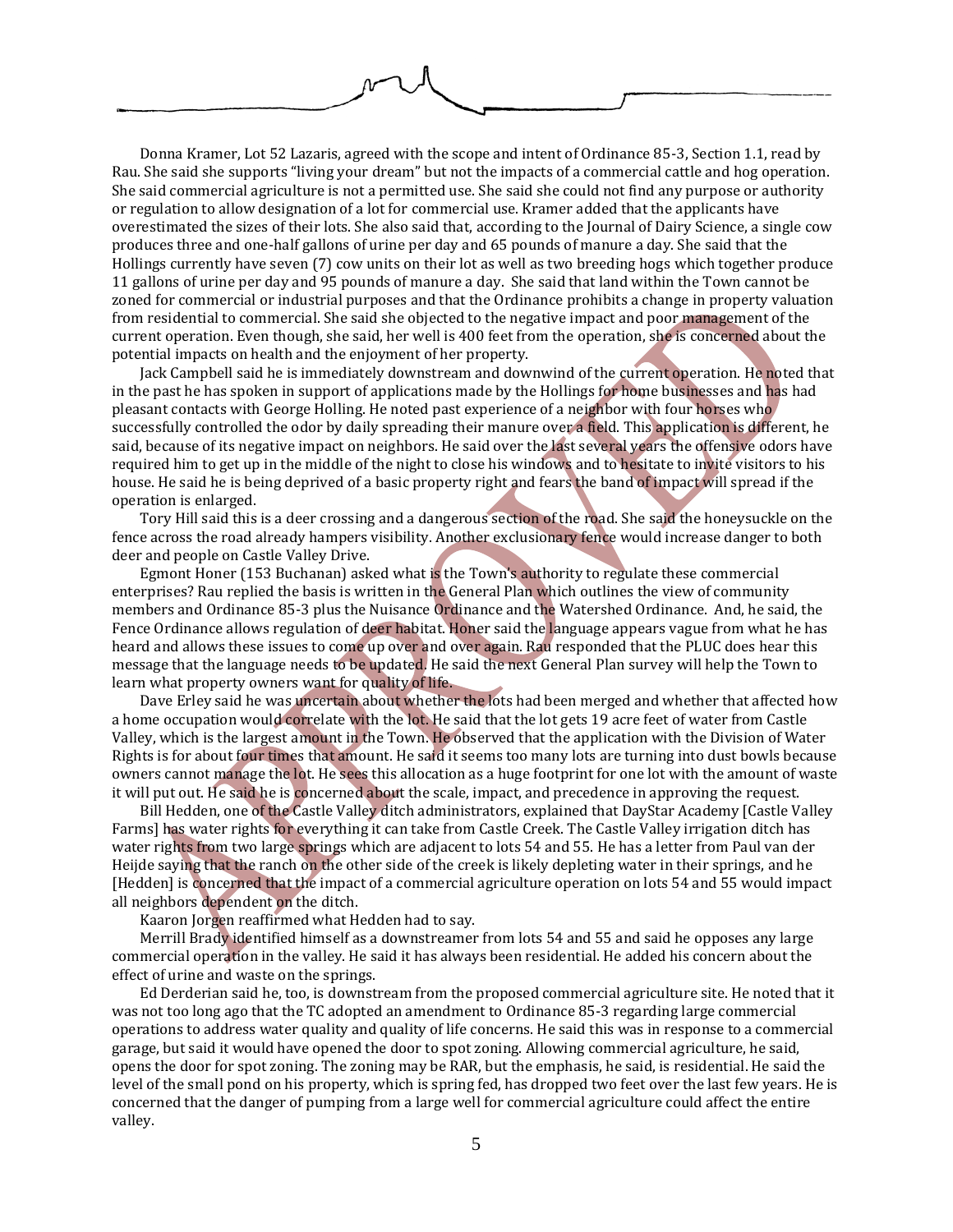Keeler added that the fence ordinance was designed with a commercial agriculture designation to allow planting of a cover crop without turning the lot into a feedlot for the deer. He gave the example of Mark Webster who put an exclusionary fence around five acres in order to plant the whole lot with grapes for a winery. He said, if the application is to use the entire acreage, then the fence ordinance would allow it; but it doesn't allow fencing the whole property just to plant crops in one part of the property.

Kramer added that the sizes of the lots were incorrectly given. She said, according to the [Grand County] Assessor's office, one lot is 4.6 acres and the other is 4 acres. This is important, she said, in calculating the animal units. She said the Hollings do not have a conditional use permit CUP) for their current animal use. She said that the Hollings got a recent business license but not before doing this for six years. She said best management for the manure would be to put in a barrier. She asked the Hollings to "please mitigate" and remedy some of the current nuisances.

Erley added that the original water study for the period of 1980 to 2000 came up with 6700 to 6900 acre feet of water for the valley. He said that about 6900 acre feet of water rights are currently appropriated, so why would we approve another large right for withdrawal. When it was adjudicated in 2016, the number of acre feet was down 19 percent to about 5700 acre feet which goes back to Hedden's concern that a large withdrawal would affect availability of water for others. Erley said he understands that the Holling water rights are temporary and would expire in about 15 years. He asked what would happen then: would the applicant come to the Town for those water rights? He added that the State Regional Engineer is currently granting water rights outside the valley for only .458 acre feet. Erley also asked that the applicant explain how the proposed solar panels for the lot would go with the proposed number of animal on the lot. He objected to the unreasonable requests from the applicant which he says have cost the Town of lot of money.

Campbell added that Ordinance 85-3 allows up to 30 (50 with a CUP) 200-plus pound pigs on a lot. Based upon Orion Rogers's comments earlier about the impact of the number of people on a septic system, he wondered about the impact of larger numbers of animals.

May asked if the corporation owning the lots were an LLC. She expressed her concern about liability if the agreement were made with a corporation rather than with a private property owner. She cited her own experience with the Synergy Company which began in Castle Valley. She said that when the business grew beyond what Castle Valley could handle, they worked out an agreement to relocate in Spanish Valley. She added, that as wonderful as the goat operation next door to her is, there have been impacts—flies, odor—and the owners have worked to mitigate these with neighbors. She said the first year she could not open windows or turn on her swamp cooler because of the smell from three male goats. She said that the Town has been unable to regulate nonconforming neighbors, so she wondered how it could take on a livestock operation.

Wood added his concern over the last few months about the large manure pile on Lot 55 that smelled horrendous and was leaking across the road and into the creek. He said he did not know whether that is a zoning violation and did not see how the PLUC could recommend that the TC grant commercial status where there was a possible zoning violation. He requested that the Town table the application until it is determined. He agreed with Erley that the request for water rights in 2013 seemed to indicate plans for a large operation.

Brady asked to hear from the applicant about his plans.

Rau first answered May's earlier question, stating that the application shows that HF Holdings Inc. is the owner of the properties.

George Holling presented to the PLUC a letter from the Sloan Law Firm which returned his application and fee for a conditional use permit for Flintstone Farms because agriculture is a permitted use. He said they were not in violation of any Town Ordinance. that the Health Department visited his lot today and had no objection to the compost/manure handling. Holland handed a form to Rau about how to handle manure. His ultimate goal, he said, is to put a fence around the property to protect the crops they want to grow for animal feed from deer damage. He said this is not a question of water rights. He has, he said, sufficient water rights for what they want to do.

Deb Holling explained that Dexter cattle and American Guinea Hogs are some of the smallest breeds you can get. She said they don't get huge, they produce a lot less urine and manure than regular size breeds, and both are on the Livestock Conservancy Endangered List. She also said that they have fewer hogs than was stated earlier and said that their veterinarian has offered to write a letter of support for their animal care. She also said that Orion Rogers, the local Environmental Health Director, visited their place earlier in the day and saw no problem with what they were doing. In response to a concern about the noise at weaning time, she said their calves are raised with their moms until they are ready to be weaned and the moms are allowed to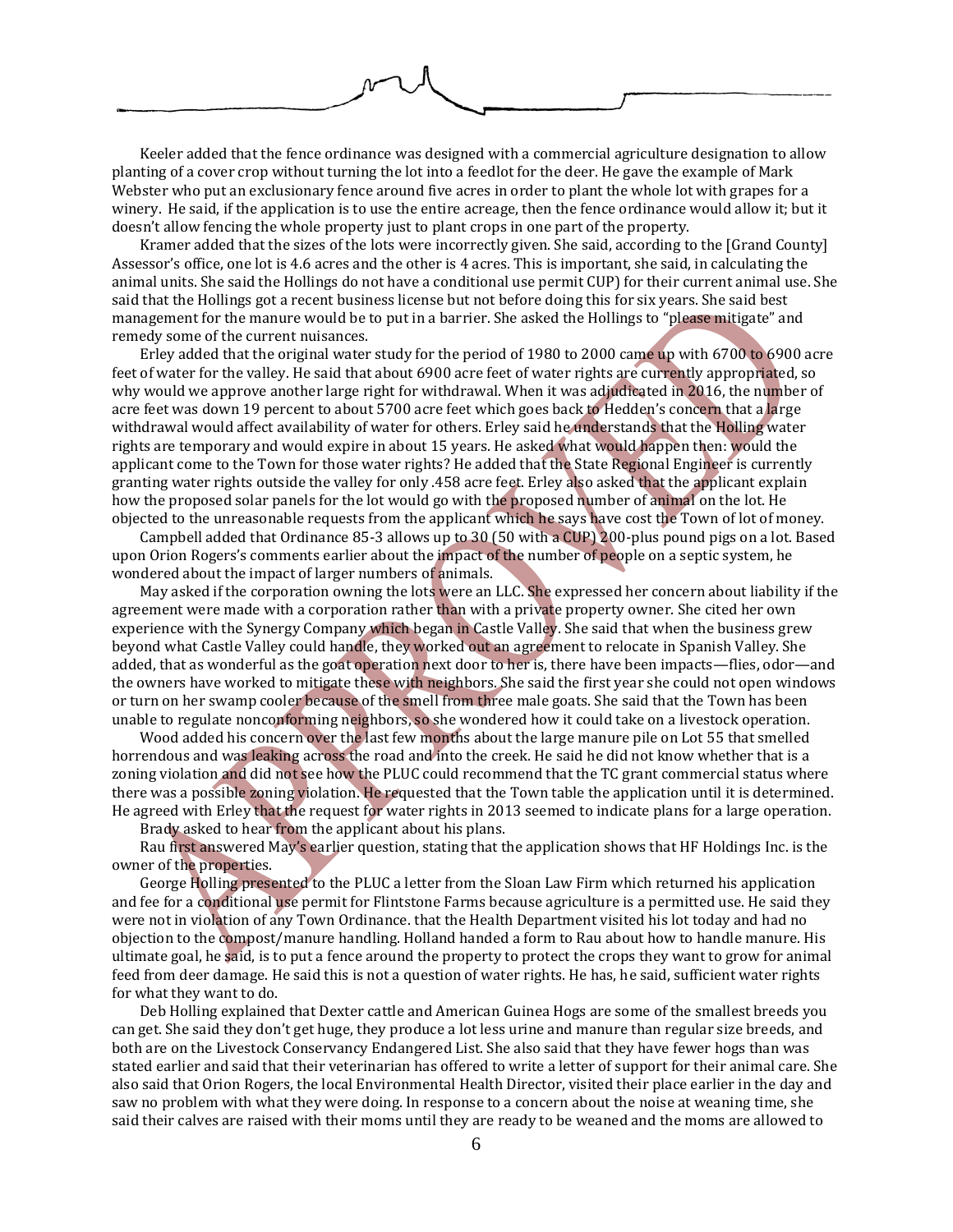

do that. Holling responded to earlier comments related to the commercial label which raised concerns about bringing in lots of animals and animal units. She said their animal units are within the ordinance limits and that three of the animals are going to be butchered later this month. She explained the fencing is intended to enclose a nut grove, an orchard, a garden, hay, and grain areas.

According to George Holling, hay and grain will be grown on Lot 55, including the area between their proposed solar panels. He said they are currently putting in the irrigation and waiting for a pump to get the system going. Deb Holling said there was no reason to expect an increase in the number of animals because she is the only person who will be doing the work.

George Holling continued saying that their applications state they will abide, within reason, by all the ordinances that apply. Holling observed that wherever there is an animal or whenever a rooster crows in the early morning, it is because we live in a mixed zoning area that allows agriculture use. He said they want to be exemplary in how they handle this operation. He expressed their willingness to make improvements. He also noted that there were other exclusionary fences including the one across the street from him that has an eight foot fence surrounding nothing agricultural. (Erley added that one side uses a four-foot electric fence.)

Rau responded that the letter from Sloan submitted by Holling states specifically that a permit is not needed to grow crops; it doesn't reference livestock. Deb Holling explained that the request for the fence is to protect the crops from deer. George Holling says that livestock is referenced later in the letter.

Anderson requested clarification on the uses within the fenced area. Deb Holling said the fruit and nut orchard, garden, grape vines, hay and grain would be fenced. George Holling said they just wanted a small herd of small animals, and that selling even an egg makes it commercial. Deb Holling observed that their neighbor Bruce Keeler has goats and has sold some which is a commercial use. She said they have a legitimate farm operation and pay taxes accordingly. Anderson asked if the nuts were used in her chocolate business; she replied that they were, in addition to peaches from the orchard.

Merrill Brady said that the Fence Ordinance required a 50-foot setback from the road.

Ed Derderian said that deer don't eat grain.

Russ Cooper asked if the Ordinance prohibits storing manure on the property. He observed that the Ordinance allows a certain number of animals per acre and asked whether that required the animals to be spread over the lot or allowed the animals to be constrained in a small area like one-quarter acre. He also said the corral is supposed to be set back 70 feet from the road easement. George Holling said the 70-foot setback was enacted after their corral was in place.

Thompson asked if Holling's statement about being in compliance with animal units was counting both lots. Deb Holling said it referred to Lot 54 only. Thompson advocated for lower animal units.

Tory Hill said that deer jump over her six and one-half foot garden fence.

George Holling said the intent of their six-foot fence was to make it more difficult for the deer to come in and added they would have dogs inside the fence.

Campbell added that there continues to be misunderstandings regarding their intentions because their applications indicate they plan to double the number of animals with Lot 55. Campbell repeated a previous misunderstanding of his own that the PLUC is required to approve the maximum number of animals allowed and are not bound by the lower number given by the applicants.

Deb Holling explained that the hay on the lots would allow rotational grazing on Lot 55 of the animals they already have and added that their son would live on the lot in order to comply with the Ordinance regarding a caretaker on the lot. She said they have no intention of increasing the number of animals they currently have.

Thompson replied that a caretaker was not a requirement because Lot 55 is contiguous to their lot.

Pamela Gibson asked about the maximum number of animals on the lots. George Holling said they would provide that information.

Wood welcomed the commitment that the animals would be spread across the property. He noted that a lot of deer come through their orchard (across Lazaris) and said they graze at the five-foot layer and sleep in but don't appear to eat the orchard grass. He said they use caging to protect small trees. He also said the deer tend to move towards the Holling property and did not think deer could manage the deep ravine at the back of Lot 54 for passage. He asked for there to be a pathway for the deer and expressed concern about the "dead man's curve at the edge of Holling's lot.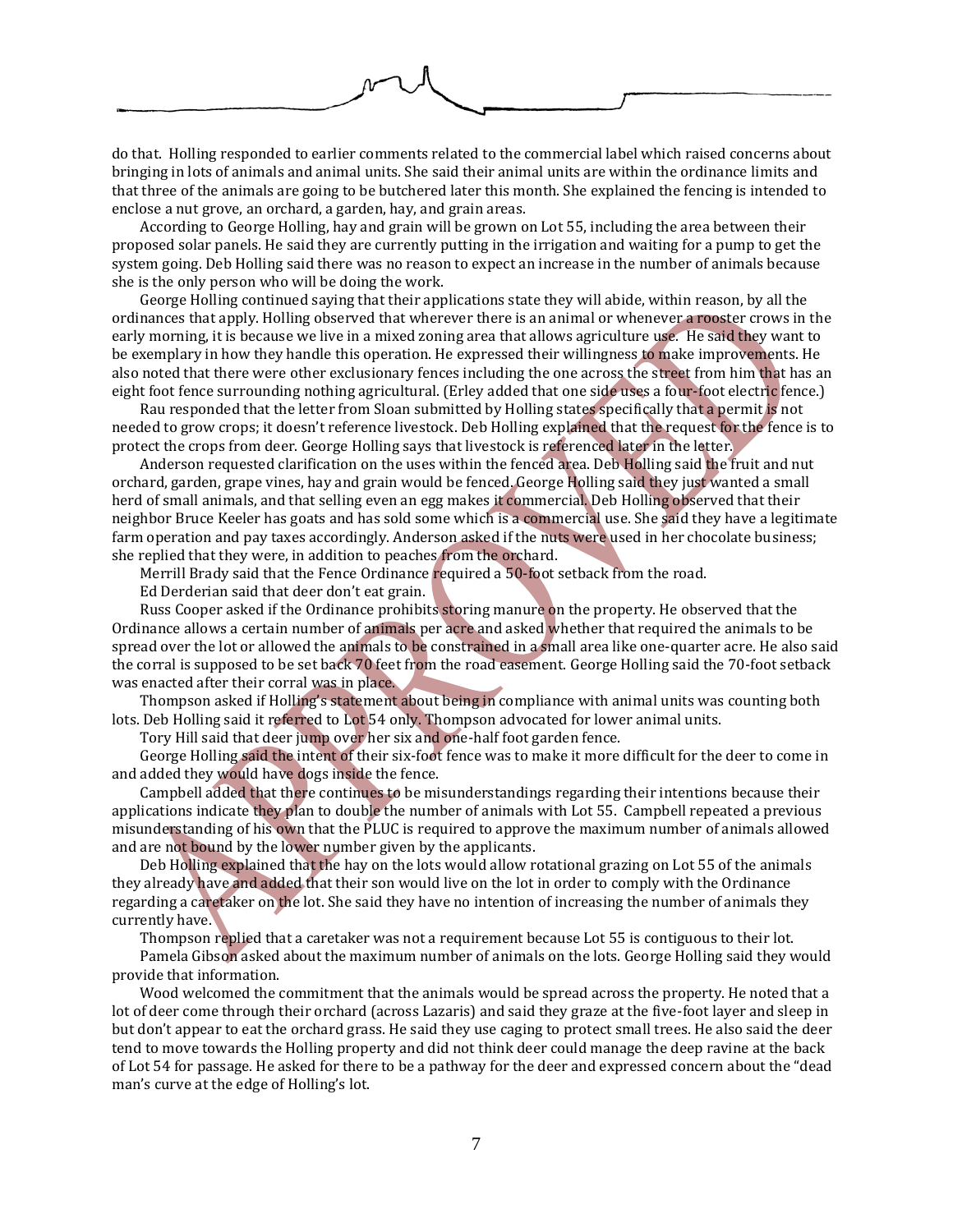

George Holling confirmed that the application asked for a six-foot fence. He also explained their manure management was to spread it for four to six months then scrape it up and another two to three month before using. He also referred to heavy water use in other parts of the Town, including for lawns.

Brady observed that his lawn did not generate "a ton of manure."

Wood reiterated that the manure smells "all the time," at least until it dries up. He said he did not "mean to be aggressive;" but, he said, at 500 feet from the Holling lot—on his property—it smells. He acknowledged that the Hollings were doing this when he moved here, but said it did impact them and suggested the manure pile could be put elsewhere. He asked for more commitment from the applicants.

Hawkins said it seems that the corral on Lot 54 meets the definition of a feedlot given by Kramer which defined it as containment and feeding of animals for 45 days or more in a one-year period. Thompson said the corral also fits the Town Ordinance of a feedlot as a place too small for animals to graze naturally.

Deb Holling said that would make any corral that confined and fed a horse for a period of time would be a feedlot.

Rau said that the horses confined in the valley were not commercial and that their care did not meet the standards of a feedlot.

George Holling replied that feedlots are places where animals are raised for slaughter. Their operation, he said, is to raise breeding stock.

Rau said that was his understanding, and Hawkins added that Hollings animals were also fattened and slaughtered.

Hawkins asked for clarification of use for Hollings solar application, since it was brought up in an earlier comment. Holling replied that the plan reflected their calculation of the amount of power they needed to go off grid.

Keeler added that he was supportive of agriculture in the valley and asked whether there was a more clear-cut way to make an assessment about how the Hollings can fence their crops. He noted there has been due diligence in putting in irrigation to show their intent and asked for a way for the PLUC to make a realistic decision about whether full exclusionary fencing is realistic.

Roth asked for clarification of the current animal units on the lot. George Holling replied 5.4 Animal Units. He said in general six animal units are permitted per lot.

Tom Haraden commented that six animal unit could also mean six cows with calves.

Thompson said she still had questions about whether this may be a feedlot operation.

Rau acknowledged the volume of comments and thanked everyone, including the applicants, for their input. He said that the PLUC needs time to study the suggestions. In the meantime, he asked the applicants to provide additional information about their long-term plans for crops and grazing. He asked PLUC Members whether they wanted to table the item for further study or make a recommendation now.

Anderson referred to requests from Wood and May to put these concerns into the General Plan. Anderson moved to table Item 5. Thompson seconded the Motion. Anderson, Gibson, Hawkins, Rau, and Thompson approved the Motion. The Motion passed unanimously.

### **6. Discussion and possible action re: recommendation to Town Council regarding request for installation of exclusionary fencing on Lots 54 and 55 for commercial agricultural purposes.**

PLUC Members agreed to continue Item 6 until next month. Mayor Duncan said it would be helpful to submit specific questions to the applicants within one week.

Hawkins moved to table Item 5. Anderson seconded the Motion. Anderson, Gibson, Hawkins, Rau, and Thompson approved the Motion. The Motion passed unanimously.

**7. Discussion and possible action re: prioritizing adoption of amendments to Ordinance 85-3 recommended to the Town Council on May 2, 2018.**

Roth suggested separating the proposed amendments to Ordinance 85-3 into the following three sections:

- Chapter 3: Land Use and Appeal Authorities, Chapter 5: Building and Lot Requirements, and Chapter 6: Noncomplying Buildings and Nonconforming Uses;
- Chapter 4: Permitted and Conditional Uses;
- Chapter 7: Variances and Appeals and Chapter 9: Enforcement, Fees, Penalties and Fines.